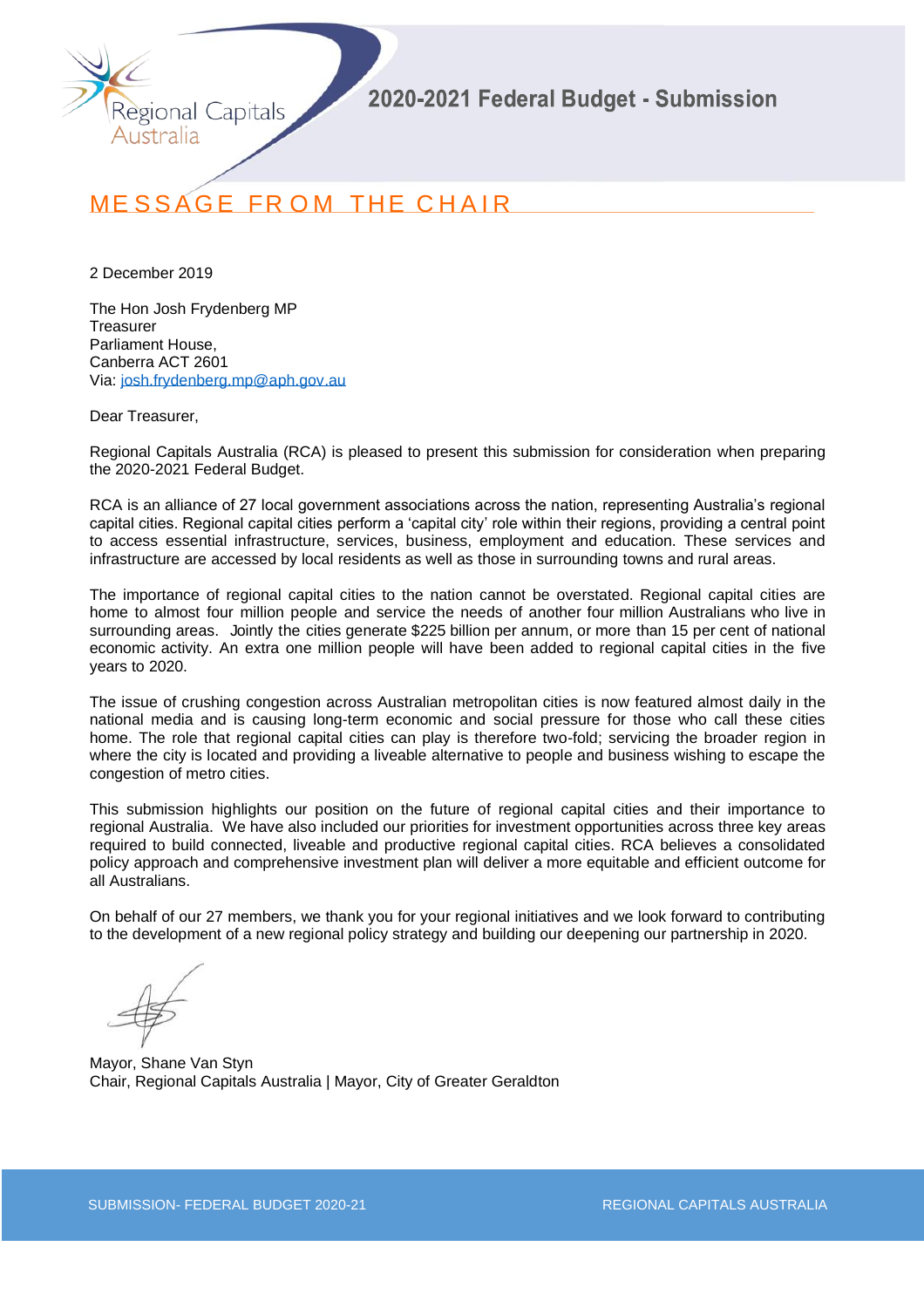

## **TABLE OF CONTENTS**

#### For more information:

Rachael Sweeney **Secretariat Services** Regional Capitals Australia P: (03) 8658 5715 E: Secretariat@regionalcapitalsaustralia.org www.regionalcapitalsaustralia.org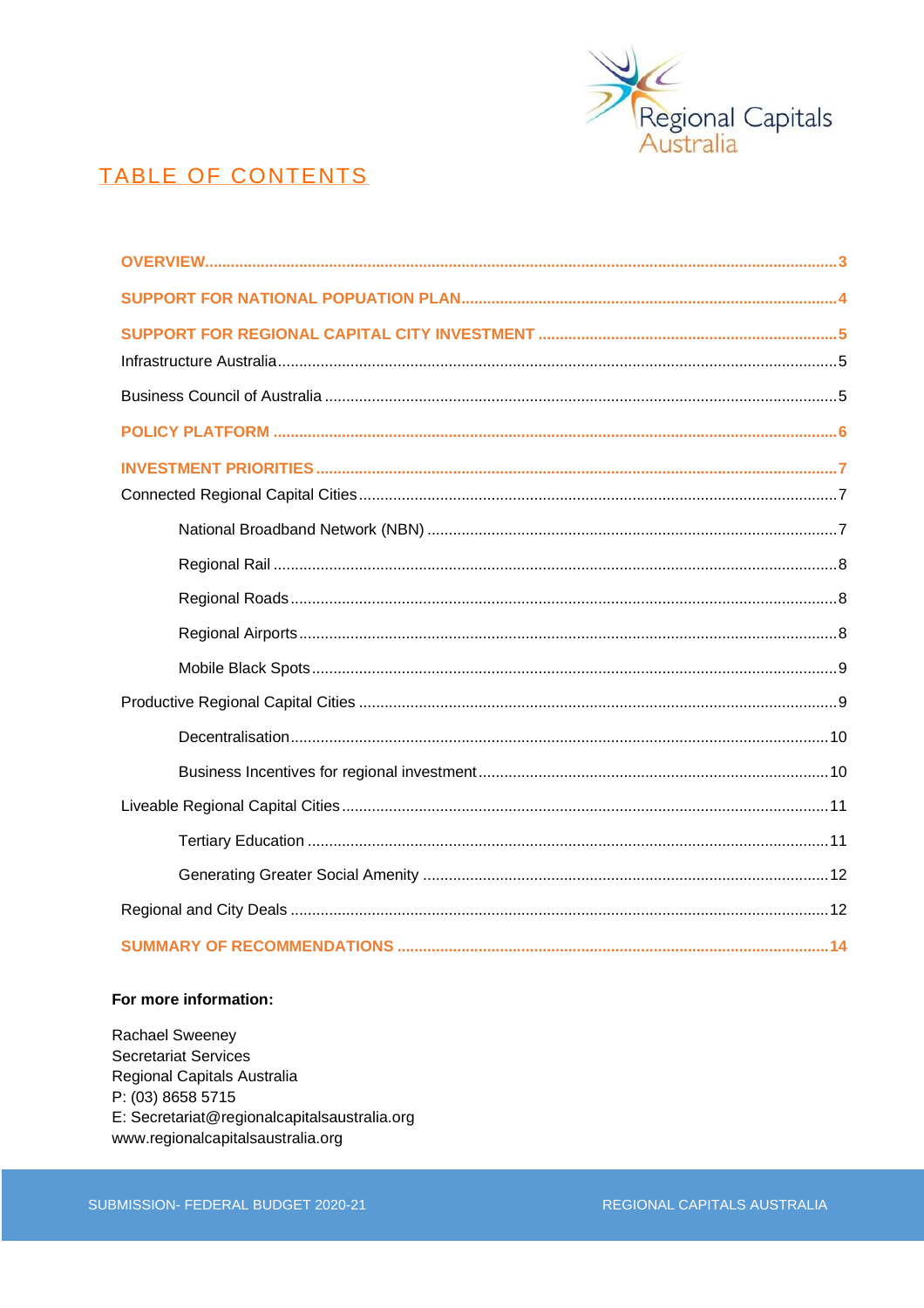

## **OVERVIEW**

Vibrant and productive regional capital cities are key to Australia's sustainability and prosperity. Regional capital cities are also growing - all Regional Capitals Australia (RCA) members are striving to continue this trend and as such have a growth agenda for their communities.

This growth has a historical as well as a modern context. The growth of Australia's regional cities is a 100-year trend, which began when residents of smaller rural towns were seeking more services, infrastructure and non-agriculture based employment, began moving to the larger population centres located in their regions.

Due to this growth regional cities have taken on a 'capital city' role, acting as service hubs for their region. The services and infrastructure are accessed by local residents as well as those in surrounding towns and rural areas; every day, eight million Australians rely on regional capital cities for their everyday needs.

In addition to the service hub role, growth in regional capital cities can also be attributed to Australia's strong immigration rate and more recently, our member cities providing urban centres which are the liveable and affordable alternative to the congested major capitals.

As has been the topic of national discussion over the past 12 months. Australia is growing – rapidly. According to the latest ABS data, Australia's overall population increases by one person every 1 minute and 23 seconds.

Meeting the cost of this growth will be challenging - Infrastructure Australia puts the cost of addressing the national infrastructure deficit anywhere between \$450 - \$700 billion. Federal and State Governments cannot afford to allow this gap to widen.

However any efforts to limit the population growth of Australia would in turn limit the economic growth of Australia. In February 2018, during an ABC interview, Prime Minister Scott Morrison stated that cutting permanent migration would put a between \$4-5 billion burden on the budget and would also result in a reduction of skilled intake.<sup>1</sup>

RCA's members across regional capital cities see themselves as a solution to the congestion problems of the major metropolitan cities. We have advocated for the regional migration measures and connectivity infrastructure outlined in the Australian Government's population plan.

However more must be done to ensure the population growth and its benefits occurs more evenly throughout the nation. In their recent audit, Infrastructure Australia confirmed that a key challenge for regional centres were lags in infrastructure and access to services, particularly in connectivity and liveability investment. These lags create the risk of regional capital cities being left behind – a scenario that will only widen the gaps between regions and metropolitan cities if left to unfold.

The call to seriously broaden the investment in regional cities is no longer just our own. This month our call was backed by the Business Council of Australia when it was announced the council does not believe Australia can have a strong country, if our regions are not strong.

The CEO, Jennifer Westacott stated that the government should look to identify the places that can make the greatest economic contribution to their regions – these are places with gateway infrastructure, successful industry, tertiary education, health services and available housing. Importantly the region must also have a willingness to grow. Regional capital cities are these places. Now is the time for the government to invest accordingly.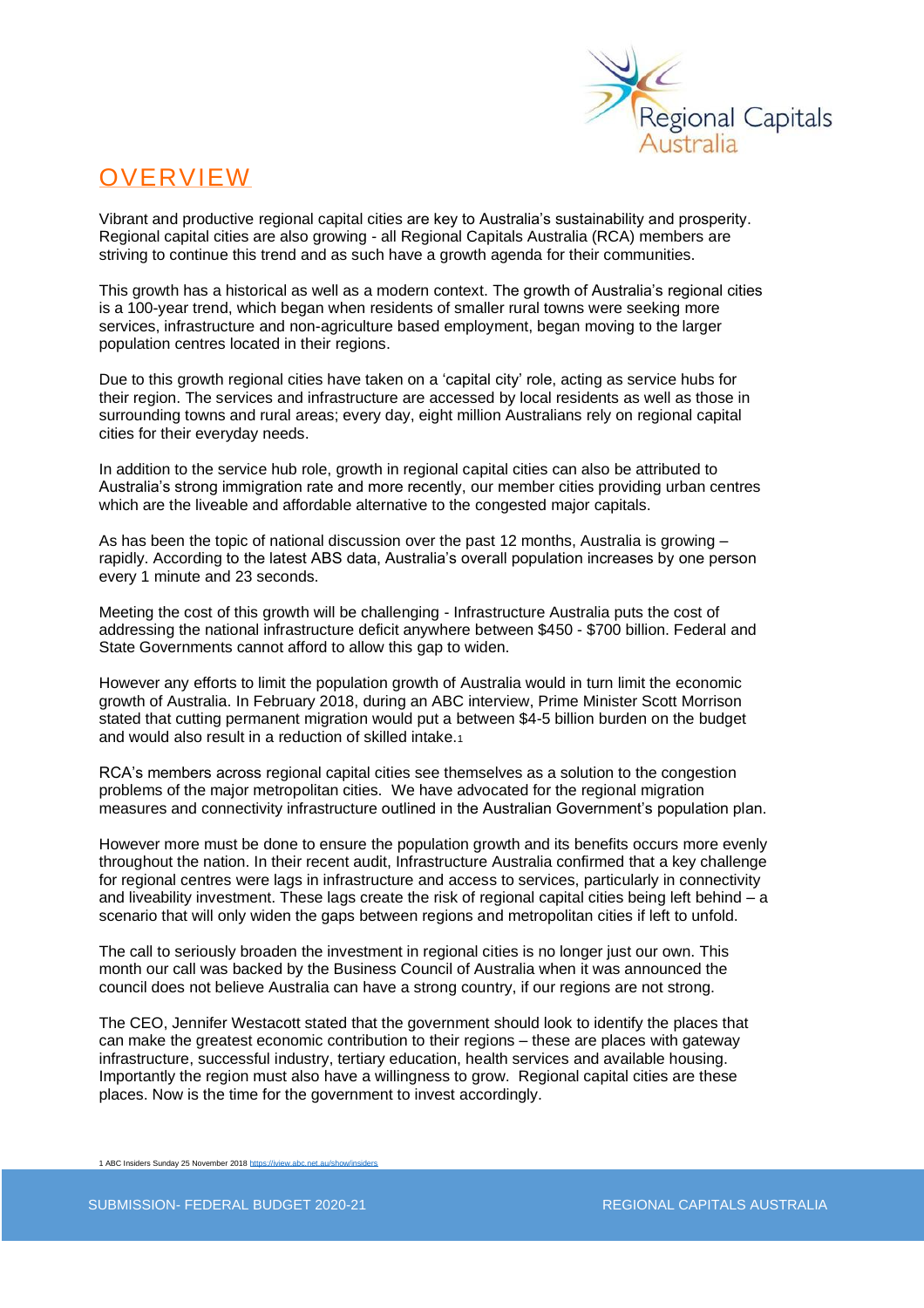

# SUPPORT FOR NATIONAL POPUATION PLAN

This year the government took important steps towards dealing with population pressures in Australia by announcing a national population plan that aims to address two problems – reduce metropolitan congestion and grow the regions that have aspirations to do so.

Our member cities have welcomed this plan, as all have aspirations to grow. In a large part the desire for growth is due to the need for skilled workers to fill the more than 47,000 vacant positions in our regions but also because our member cities believe that greater populations will safe guard the liveability and amenity of Australia's regions. Additionally there is a strong belief that diversity is good for our thriving communities.

Any plan that seeks to re-address the passive way successive government have allowed our nation to grow is now fundamental to the future of a successful Australia. In 2018 the nation hit 25 million two decades earlier than expected. The vast under-estimation of growth over this period means that the nation lost 20 years of the planning and investment needed to support a liveable and productive nation.

Most of Melbourne and Sydney's growth is being accommodated in new suburbs. In these suburbs there is little in place by way of roads, rail, airports, hospitals, universities, theatres, arts centres and most importantly jobs. This is not the case in regional cities.

More importantly than just dollars and cents is fairness. Regions need more people, not just to fill the average annual job vacancy rate of almost 18 percent but also to preserve high levels of access to services and infrastructure. To curb Australia's growth to meet the needs of Melbourne and Sydney is bad policy.

The Regional Australia Institute has found that that between 2011 and 2016, more than 400,000 moved from a capital city to a regional area. While population growth in major metropolitan local government areas (10.5% for 2011-2016) was higher than regional areas, population growth in regional cities was not far behind.

Regional commuter towns and cities near major metropolitan cities grew by 9.3% across the same period, and other regional cities grew at a rate of 7.8%. Smaller regional cities located in inland communities grew by 3.3%, and even across the more isolated heartland regions populations did not decline but grew by 1.6%.

Those who say it is not possible to put proactive strategies in place to grow regional cities are out of step with the evidence of this strategy in many other developed nations, all of which have a greater distribution of growth.

Britain has a population of more than 65 million but only has one large city, London, which has a population of 8.7 million – all other cities in the country hover at 1 million or less. The US has a population of 327 million. There are just over 300 cities in the country and only 10 of these have more than 1 million residents. The largest city, New York, is 8.5 million, followed by Los Angeles at 4 million and Chicago at 2.7 million.

Growing regional cities will undoubtedly ease the metropolitan population squeeze, while also increasing the quality of life for those in the country.

The national population plan is necessary and there is no time to waste in implementing it, there is also a requirement to ensure successive governments do not reverse the settings that are established today. This plan requires a long-term, intergenerational commitment.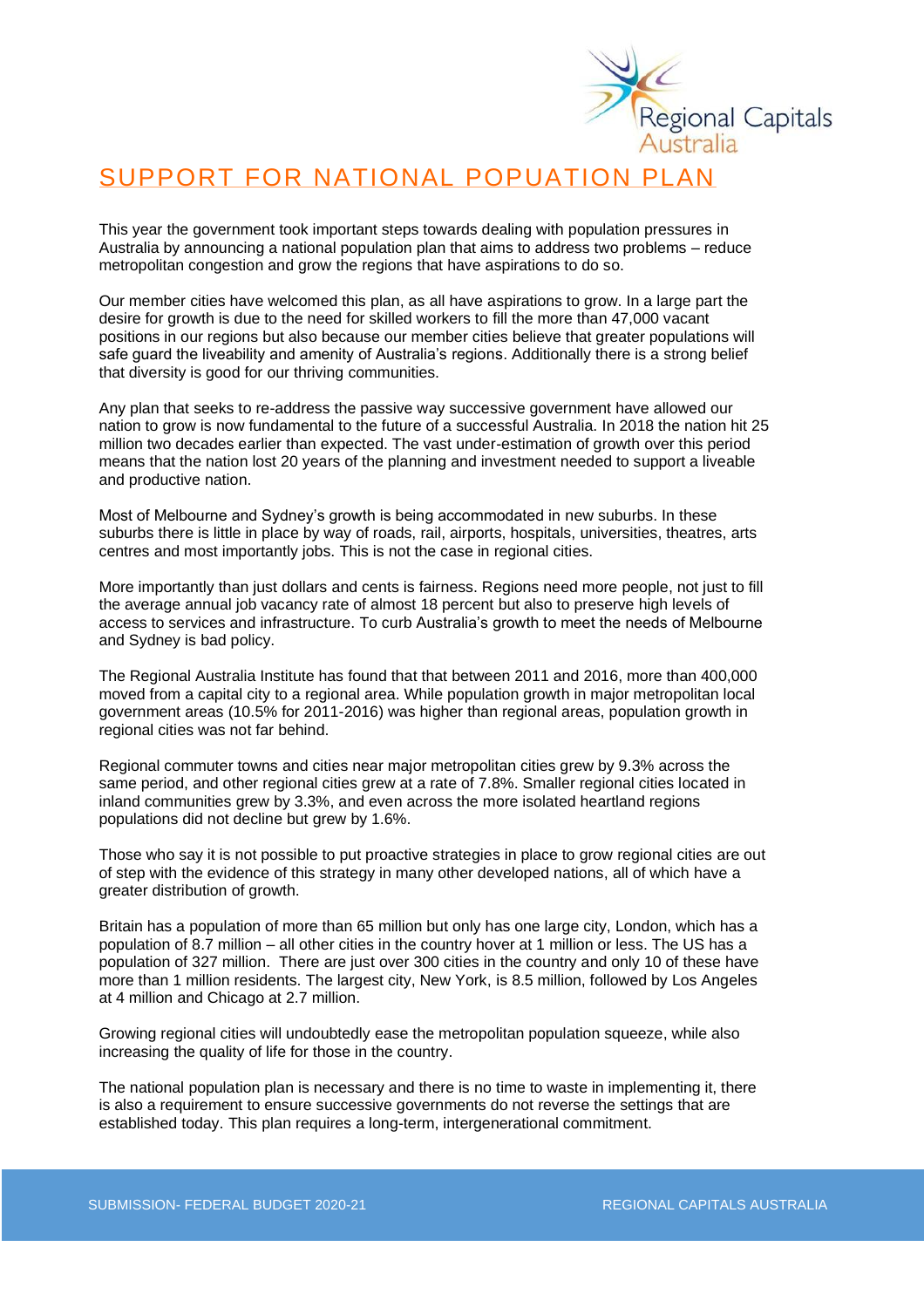

# SUPPORT FOR REGIONAL CAPITAL CITY INVESTMENT

### **Infrastructure Australia**

The role that regional capital cities play as service hubs was recently confirmed by Infrastructure Australia (IA) in their [Australian Infrastructure 2019 Audit.](https://www.infrastructureaustralia.gov.au/sites/default/files/2019-08/Australian%20Infrastructure%20Audit%202019.pdf) The report also confirmed that our member cities have room to grow and take pressure off the major metropolitan cities by using scalable infrastructure and targeted upgrades.

The [Australian Infrastructure 2019 Audit](https://www.infrastructureaustralia.gov.au/sites/default/files/2019-08/Australian%20Infrastructure%20Audit%202019.pdf) additionally found:

- 1. Regional cities are great places to live because of their culture, unique histories and identities; however
- 2. There are ongoing risks to these cities because jobs in regional cities are generally based on the success of a small number of sectors.

The 'challenges' and 'opportunities' identified in the audit for regional capital cities are a legacy of the patchy nature in which regional cities have been planned for and developed.

Importantly, the IA Audit confirmed that regional capital cities were risk of being left behind, creating a productivity and liveability gap if the right level of investment does not occur in our member cities. Urgent planning for the future of regional cities is now required to ensure [Infrastructure Australia'](http://infrastructureaustralia.gov.au/)s predictions do not occur.

### **Business Council of Australia**

In late November, the CEO of the Business Council of Australia (BCA), Jennifer Westacott, took the unprecedented step in stating the council *"do not believe we can have a strong country, if our regions are not strong."* She also stated that the Government had become stuck in a pattern of projects, rather than places.

To remedy this investment approach, the BCA have stated the government should look to identify 10 regional deals for place based, rather than project investment. These places are those that can make the greatest economic contribution to their regions that also have forms of:

- Gateway infrastructure
- Existing and successful industries
- Close to major power grids
- Universities and a TAFE's
- Health services
- Capacity to increase the supply of housing and industrial land; and importantly
- An appetite for more people so as to take pressure and congestion off the major cities and in doing so create economic activity in their region.

Regional capital cities are these places, all our member cities have scalable infrastructure and an abundance of land for housing and industrial / commercial investment. RCA supports the BCA's call for starting with 10 regional deals.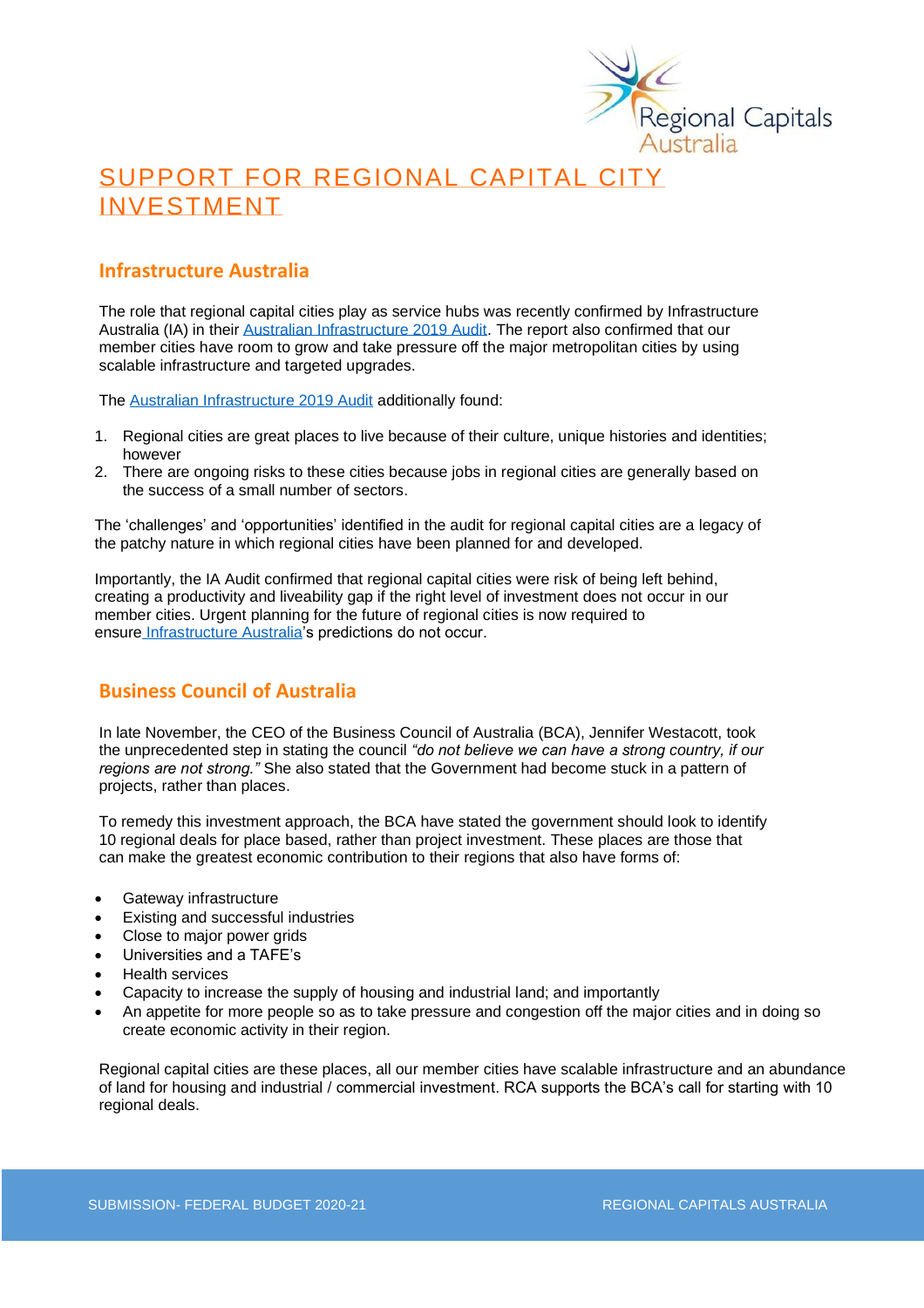

# POLICY PLATFORM

The following outlines Regional Capitals Australia's vision to grow regional capital cities that are:

- 1. **Strong service centres**: that continue to be a central point to access essential infrastructure, services, business, employment and education;
- 2. **Easing the metropolitan congestion:** encouraging regional migration and decentralisation options for new and existing residents and businesses can take the pressure of major metropolitan capitals; and
- 3. **An affordable alternative:** providing affordable housing and industry industrial land options for families and business seeking to avoid the inflated housing markets of the major metropolitan capitals.

To achieve this vision we must continue to build regional capital cities that are:

- 1. **Connected:** with roads, rail, airports, broadband and mobile telecommunications;
- 2. **Productive:** with diverse economies that can be built with government and private sector decentralisation and skilled labour shaped through strong tertiary education opportunities; and
- 3. **Liveable:** with high levels of essential services, social amenities and a continued supply of affordable housing options.

#### *Figure 1: Proposed priority funding areas for the 2020-2021 Federal Budget*

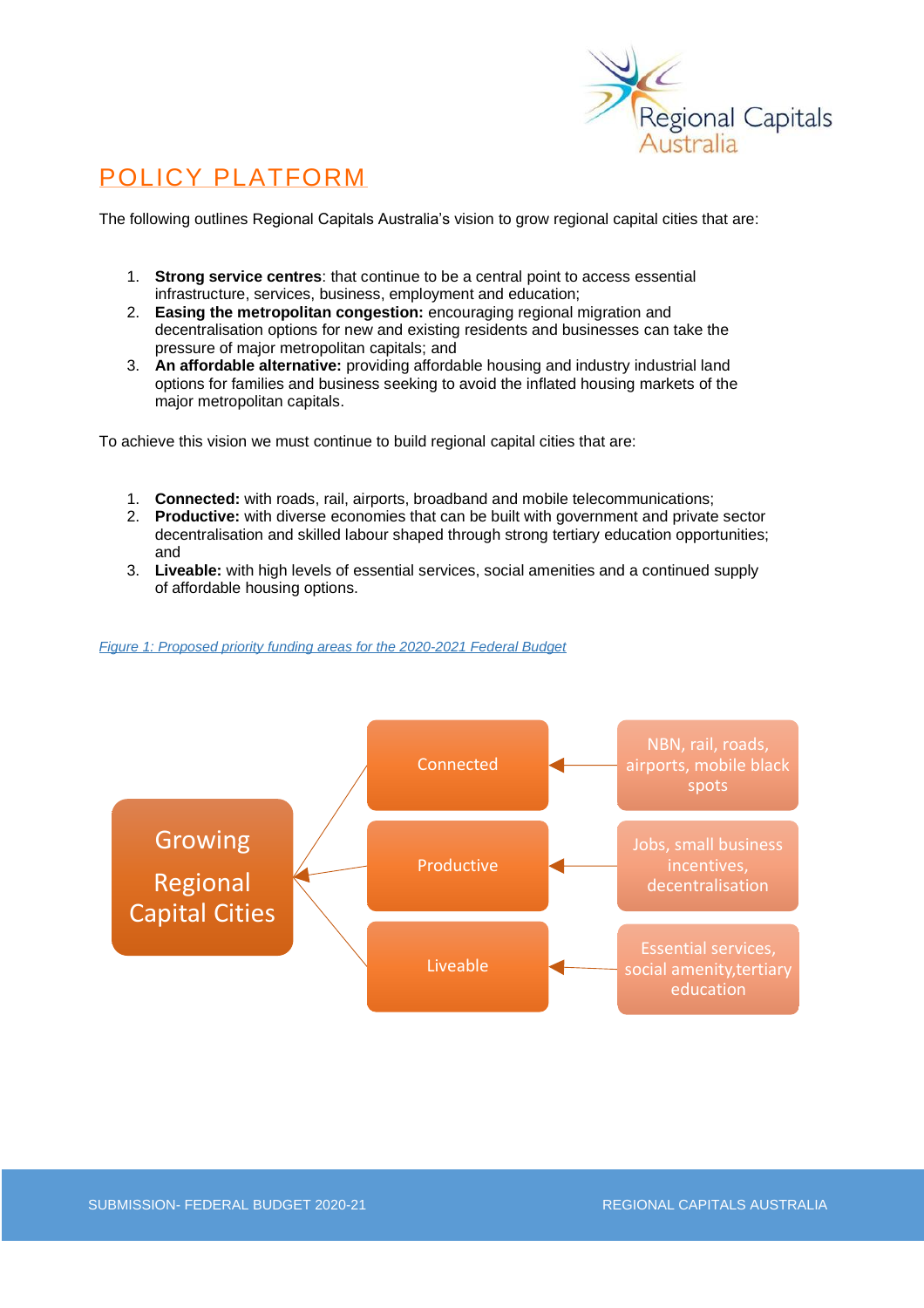

## INVESTMENT PRIORITIES

The following section outlines the key investment priorities of Regional Capitals Australia to ensure that our member cities continue to have access to funding opportunities to support the growth of our cities.

### **Connected Regional Capital Cities**

Connectivity and access to national and international markets by road, rail and air are critical for people and businesses located or living in regional capital cities, particularly for industry sectors such as agriculture, manufacturing, construction and mining.

Connectivity enables a mobile workforce, such as the Fly-In-Fly-Out (FIFO) and Drive-in-Drive-Out (DIDO) for both regional communities and the broader Australian economy. Similarly, sameday business travel to metropolitan capitals and to other regional capital cities creates access to broader job networks and operations options for locally-based businesses.

The rapid acceleration of business being conducted digitally requires regional capital cities to have access to the same level of digital connectivity as their metro counterparts. The complete and efficient rollout of broadband and reduction in mobile black spots in regional capital cities are urgent issues, constraining population and skilled jobs growth.

Connectivity through the regularity of plane services, faster rail, high-speed broadband and mobile access is key to overcoming the tyranny of distance. Efficiency and effectiveness across connectivity measures will enable regions to be brought closer - closing the digital divide and increasing productivity. To maximise the potential of regional capital cities, connectivity across physical and digital infrastructure needs to be prioritised for investment.

#### National Broadband Network (NBN)

In a recent RCA membership survey, 80% of the capitals surveyed cited 'communications' and 'technology' as a 'top 3' policy priority for their city. Fast broadband access is now a core liveability requirement, particularly as the availability of high-speed broadband services and other connectivity technologies reduce social isolation and the tyranny of distance.

Better internet connections draw jobs to regions not just by attracting businesses, but by attracting knowledge workers for whom fast broadband is a baseline liveability requirement. When the NBN was announced, it was welcomed as a means of narrowing the economic and social inequity between residents in regional capital cities and those in metropolitan areas. The roll out of the NBN should be evaluated and prioritised where investment is required in regional capital cities.

#### RCA Recommendation

- 1. Prioritise regional capital cities in the roll-out of the National Broadband Network continues;
- 2. Prioritise the investment of Full Fibre to the Premise in regional capital cities; and
- 3. Undertake an annual review of the quality of broadband service across regional capital cities to establish connectivity gaps*.*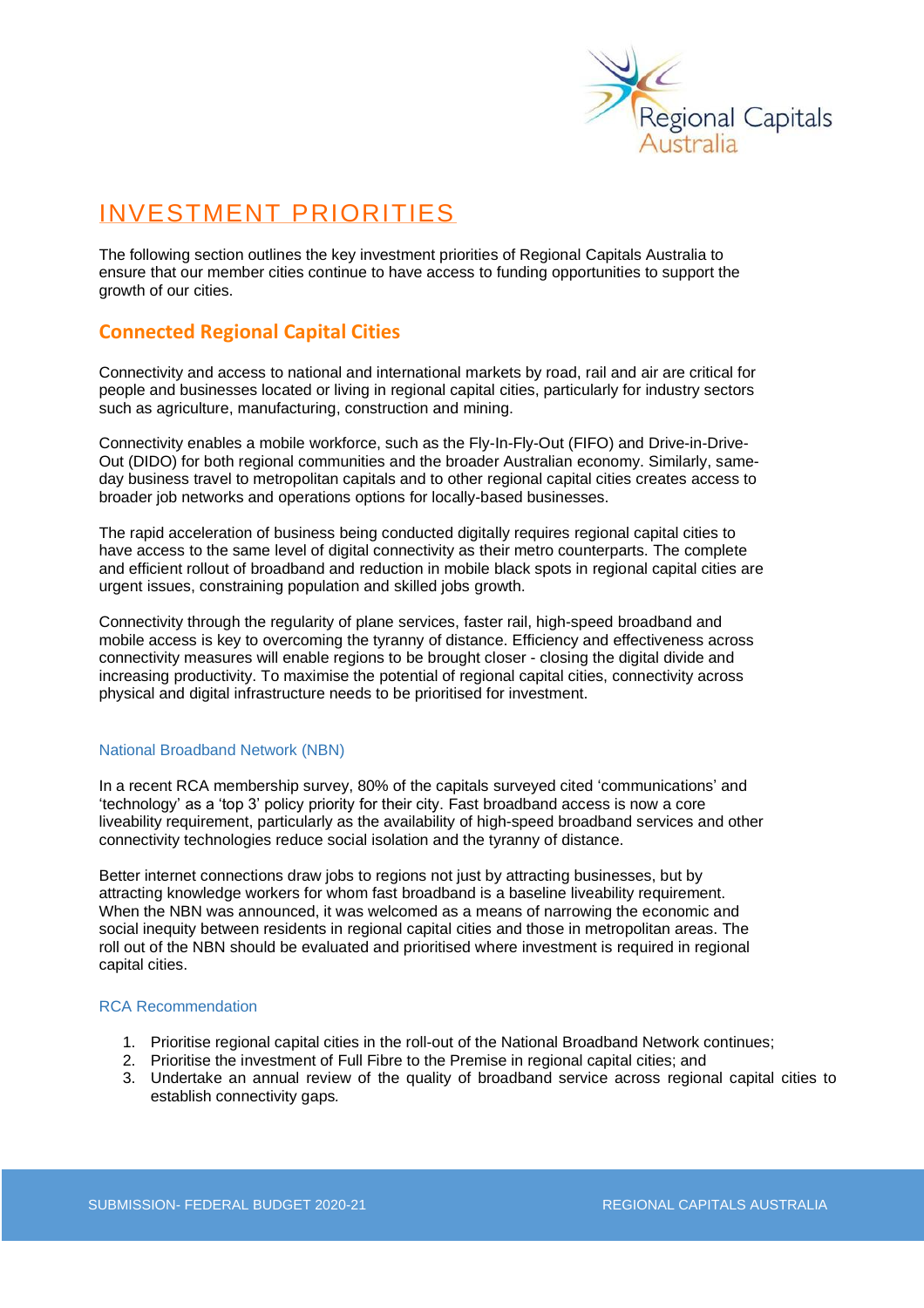

#### Regional Rail

High-speed rail dramatically improves the accessibility of regional and rural areas and appeals to a mobile workforce, enabling people to commute to capital cities while enjoying the affordable and relaxed lifestyle of regional capital cities. RCA has welcomed the Federal Government's announcement of a \$40 million funding package to support the development of 'faster rail' business cases, which are vital to building connected regions.

State Governments of all persuasions, who are generally responsible for funding and developing regional rail business cases have not always prioritised this investment in the last decade, leading to extraordinary and unsustainable congestion in metropolitan cities.

The resources required to build assessable business cases is a financial burden regional capital city councils are not able to bear - further funding by the Australian Government should be made available to ensure regional rail projects can be identified and assessed for funding . It is also imperative that regional projects are prioritised for the \$10 billion in funding under the National Rail Program.

#### RCA Recommendation

- 1. \$100 million (over four years) in additional funding to support the development of regional city rail connectivity projects under "faster-rail" program; and
- 2. Prioritisation of regional capital city faster rail projects under the National Rail Program.

#### Regional Roads

Regional roads are enabling connectors, which provide access to national and international markets while creating opportunities for employment, tourism and access to key services in neighbouring regional towns. Investing in roads infrastructure contributes directly to a city's economy by providing jobs, increasing value-add spending and lifting productivity both within the regional capital city and the surrounding region.

RCA has welcomed the scheduled investment over the next decade through the new Roads of Strategic Importance (ROSI) and the Roads to Recovery Program that will deliver funding of \$4.4 billion from 2013-14 to 2020-21. This is a significant step forward in meeting the existing gaps in road infrastructure. RCA recommends that the Federal Government prioritises this funding into regional roads, providing crucial infrastructure to connect regional communities and metropolitan cities to one another.

#### RCA Recommendation

- 1. Increase investment to upgrade roads and construction in regional capital cities, particularly for regional capital cities where a hub and spoke effect enables inter-regional employment opportunities; and
- 2. Increase the flexibility of available funding in road programs to develop feasibility studies and business cases that will allow for potential upgrades of roads between regional capital cities.

#### Regional Airports

The airports in regional capital cities play a crucial role as essential infrastructure in connecting individuals, facilitating trade, providing employment and supporting tourism. Regional airports are hubs for emergency and medical services and also play a large role in same day business travel to metropolitan/capital cities and enabling FIFO employment.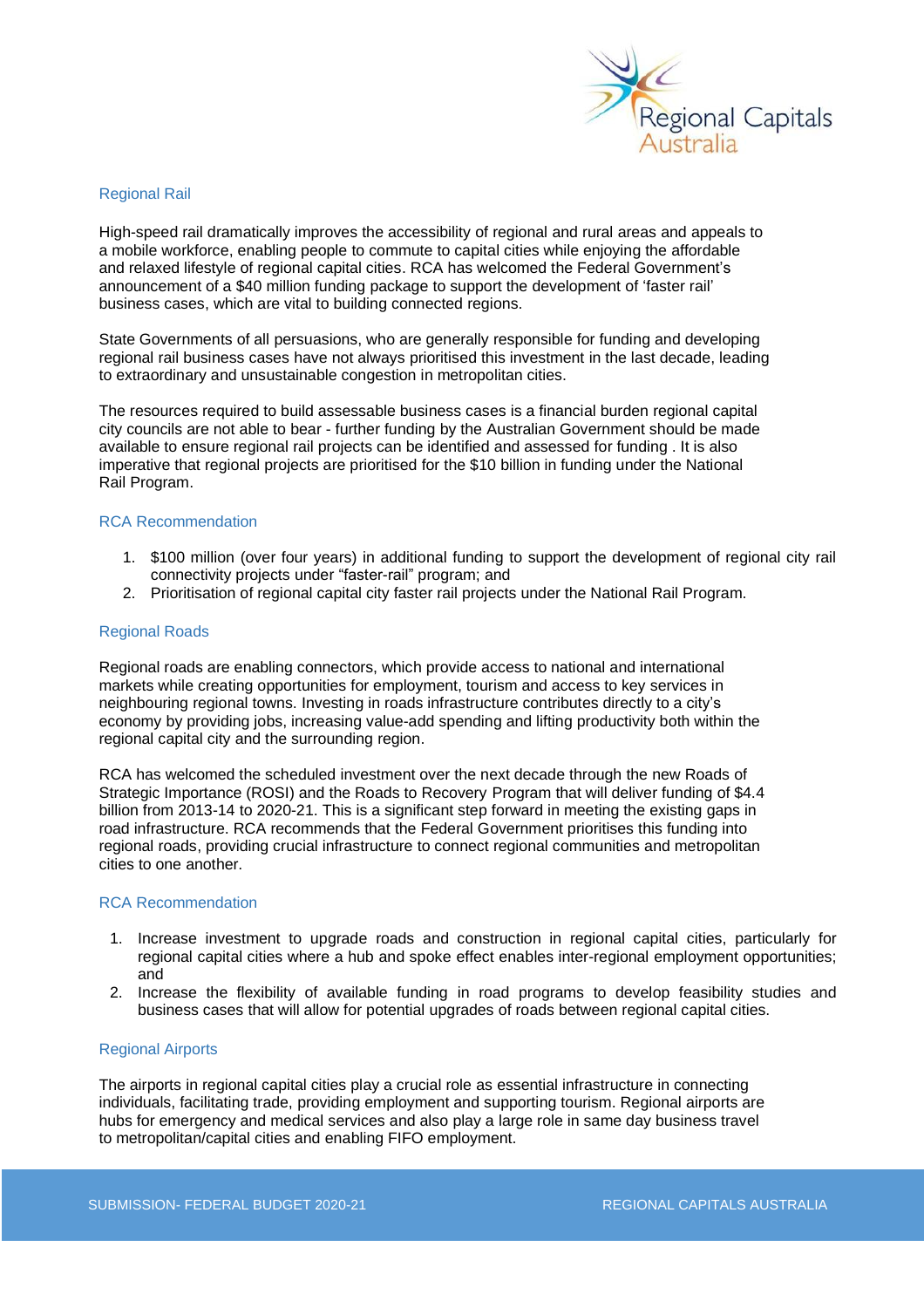

Airfreight is also an emerging opportunity for regional economies where the existence of regions premium goods are in demand from growing world markets. Across Australia in 2016-17, airfreight trade was worth \$130 billion, or 21% of total trade2. As capital city airports continue to face the demands of population growth, unlocking the potential of regional airports to increase airfreight capacity and share in the airfreight trade presents a win-win for the Australian economy.

However, the cost of urgent upgrades in regional capital city airports, which suffer from World War II infrastructure as well as the increasing burden of ongoing security upgrades which are onerous. Nearly 40% of regional airports expect persistent budget deficits over the next 10 years.

#### RCA Recommendation

- 1. Provide recurrent funding for the newly established regional airport fund to ensure that regional airports can be upgraded and maintained and guarantee the sustainability of the regional aviation network; and
- 2. Providing increased flexibility for programs like the Building Better Regions Fund to include funding for feasibility studies and business case development to allow regional airports to diversify their operations offering.

#### Mobile Black Spots

Mobile coverage is of significant concern to regional capital cities. The knowledge economy, which regional capitals can contribute to greatly, is based on mobile connectivity. The 2015 Infrastructure Australia Audit has projected that *"demand for telecommunications infrastructure*  will continue growing faster than GDP growth". This growth is largely due to business and consumer demand for services that increasingly depend on high volumes of data. This includes agriculture, tourism and financial services – industries that drive regional economies. Mobile access also facilitates community safety and access to social infrastructure such as medical services, social connectedness and liveability factors around wellbeing.

RCA welcomed the commitment of an additional \$160 million for rounds 5 and 6 of the Mobile Black Spot Program for regional and remote communities across Australia. Regional capital cities should be clearly prioritised for further funding to ensure they are not left behind in economic connectivity and competitiveness.

#### RCA Recommendation

- 1. Invest an additional \$500 million over three years to enable the prioritisation of regional capital cities in the roll out of the Mobile Black Spot Program; and
- 2. Set aside funding for monitoring and evaluation post program rollout and a contingency of funding to undertake additional work as required.

### **Productive Regional Capital Cities**

Regional capital cities are the hubs through which the majority of Australia's agribusiness and resources exports move. They are also employment centres for wider regional areas, where demand for service sectors is growing. Collectively, Australia's regions account for around 40% of total national economic output and most importantly, have a stabilising effect on Australia's economy.<sup>3</sup>

2 Commonwealth of Australia, Inquiry into National Freight and Supply Chain Priorities, Supporting paper No. 1, Air freight, March 2018, https [chain-priorities/supporting-papers/files/Supporting\\_Paper\\_No1\\_Air\\_freight.pdf](https://infrastructure.gov.au/transport/freight/freight-supply-chain-priorities/supporting-papers/files/Supporting_Paper_No1_Air_freight.pdf)

3 Regional Australia Institute, 'The Economic contribution of regions to Australia's prosperity'[, http://www.regionalaustralia.org.au/wp](http://www.regionalaustralia.org.au/wp-content/uploads/Talking-Point-The-economic-contribution-of-regions-to-Australia)[content/uploads/Talking-Point-The-economic-contribution-of-regions-to-Australia's-prosperity\\_to-send.pdf](http://www.regionalaustralia.org.au/wp-content/uploads/Talking-Point-The-economic-contribution-of-regions-to-Australia)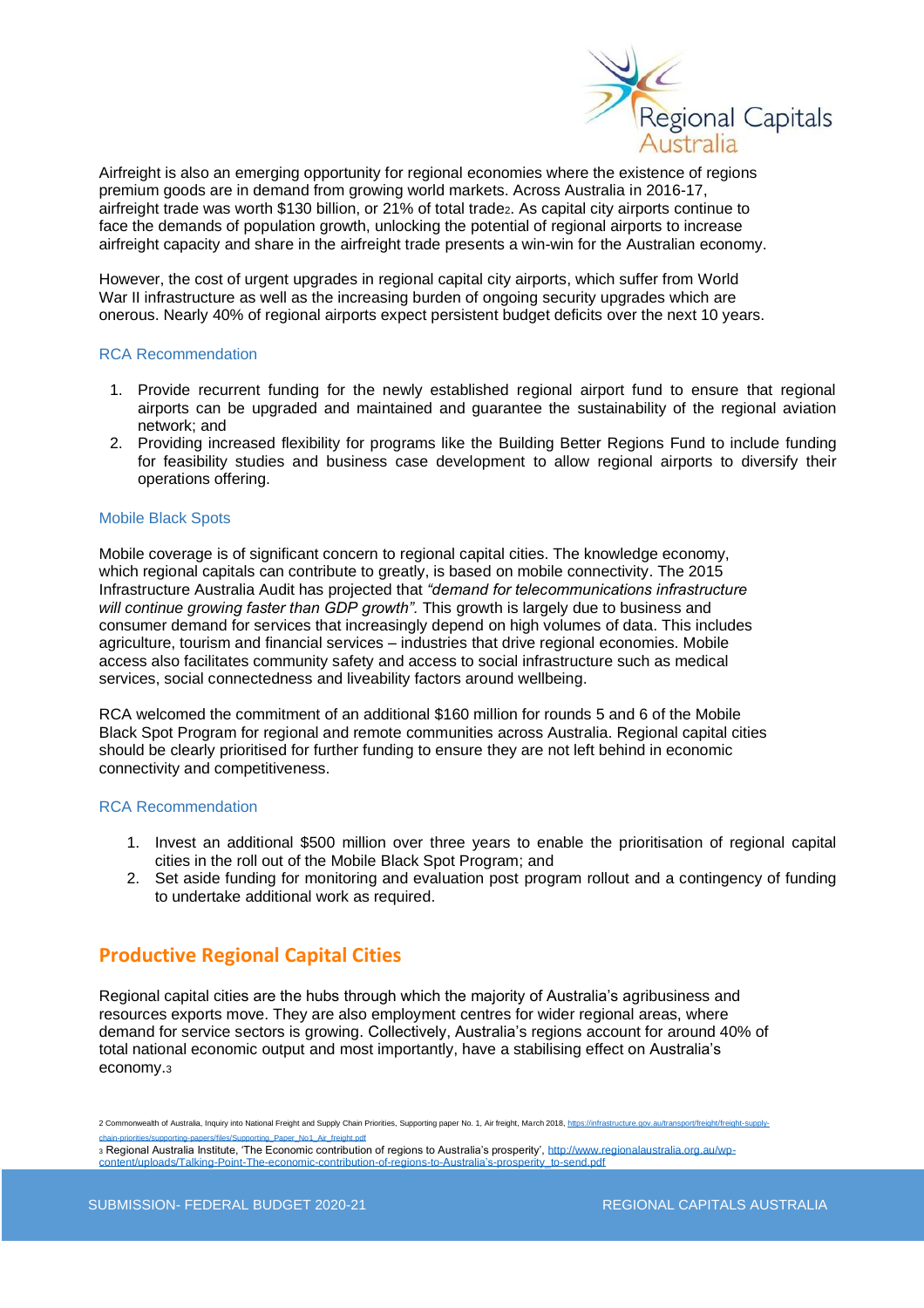

Regional capital cities will continue to be key to Australia's global competitiveness, but more must be done to ensure they are able to adapt successfully to local structural economic change and emerging market trends. To remain competitive at a local and global level, regional capital cities need to capitalise on their core strengths while ensuring there is adequate diversification of industry and labour force to guard against industry-specific downturns and economy-wide shocks if they are to have an effective service based labour force that can support primary and secondary industries.

Achieving the diversification of industry, building the labour force and encouraging greater economic productivity can be more rapidly undertaken by funding the decentralisation of public services initiatives and providing incentives for businesses to shift to regional capital cities.

#### **Decentralisation**

The rise of connectivity technology and the changing drivers of Australia's economy towards knowledge roles presents numerous opportunities. The decentralisation of government departments and the private sector also presents a unique opportunity to build on the economic capability of Australia's regional capital cities through economic diversification. There are numerous benefits of decentralisation for employees and employers including cost-saving, workplace flexibility, greater workforce participation, increased business resilience and reduced costs.

RCA notes that there is a growing trend of Australian employees using technology to work remotely and recommends that a program of teleworking is supported by Government. The results from the Characteristics of the Employment Survey conducted by the Australian Bureau of Statistics (ABS) in 2015 indicated that of the 11.6 million people employed in Australia, 3.5 million were teleworkers, which has been steadily increasing over time. Previous efforts at government decentralisation have proven to be successful.<sup>4</sup> (see our submission http://regionalcapitalsaustralia.org/wp-content/uploads/2017/09/Decentralisation-Reg-Development-Submission-FINAL-1.pdf).

#### RCA Recommendation

- 1. Funding is allocated for an accelerated decentralisation program to enable the Australian Public Service to relocate staff to regional capital cities; and
- 2. Provide a teleworking budget for Commonwealth employees and set yearly targets for each Commonwealth department, corporate entity and statutory authority to offer teleworking opportunities for a percentage of its staff.

#### Business Incentives for regional investment

Building regional capital cities requires the creation of liveable and affordable urban forms as well as a partnership with private investors and businesses that are committed to decentralise their operations. This commitment can be fast-tracked through Federal Government investment and incentivising business opportunities in regional capital cities. The decision in 2015-16 by the Federal Government to cut the business tax rate for smaller businesses was a step forward. Further tax breaks specifically available for regional businesses should be offered to further incentivise business operation in the regions. RCA also recommends that funding for the Federal

<sup>4</sup> House of Representatives Select Committee on Regional Development and Decentralisation, '*Regions at the ready; investing in Australia's future*'

[https://parlinfo.aph.gov.au/parlInfo/download/committees/reportrep/024136/toc\\_pdf/RegionsattheReadyInvestinginAustralia'sFuture.pdf;fileT](https://parlinfo.aph.gov.au/parlInfo/download/committees/reportrep/024136/toc_pdf/RegionsattheReadyInvestinginAustralia) [ype=application/pdf](https://parlinfo.aph.gov.au/parlInfo/download/committees/reportrep/024136/toc_pdf/RegionsattheReadyInvestinginAustralia) pg.xxvii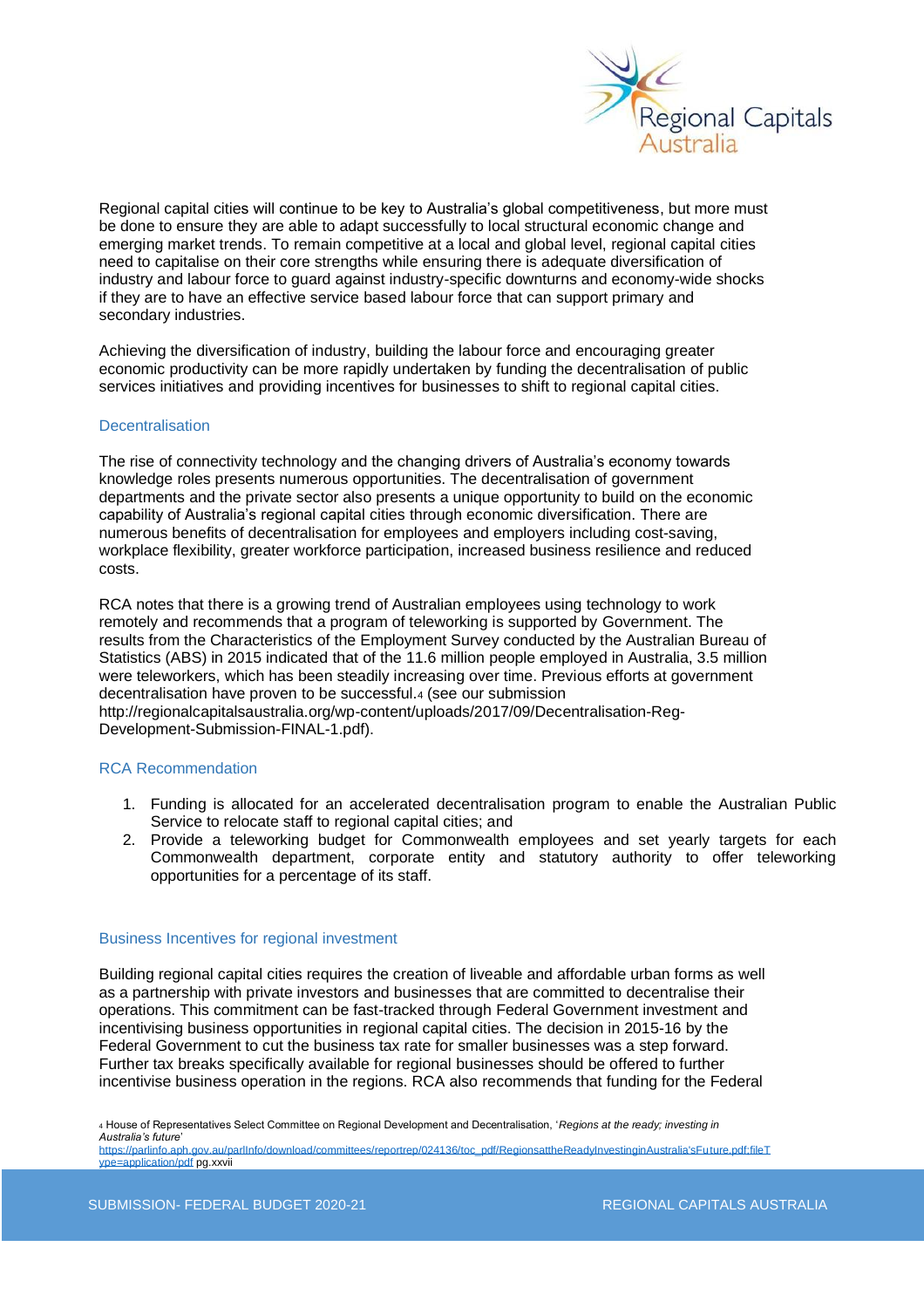

Government Industry Innovation and Competitiveness Agenda and the investment of \$188.5 million for Industry Growth Centres is prioritised for regional capital cities.

#### RCA Recommendations

- 1. Industry Innovation and Competitiveness Agenda Industry Growth Centres funding is prioritised for regional capital cities; and
- 2. Implementing tax incentives for businesses that re/establish operations in regional capital cities.

### **Liveable Regional Capital Cities**

Regional capital cities are seen as a desirable 'liveable alternative' rating highly for liveability; offering great lifestyle, short travel times, affordable housing and clean air. The liveability of regional capital cities offers an alternative for people and businesses seeking to escape congested metropolitan cities – people making the switch are often of a highly educated mobile workforce, bringing a diverse range of skills and innovative business models with them to the regional capital cities.

To continue to build on the liveability of regional capital cities, greater investment is required in social amenity to ensure that our member cities can not only attract a mobile workforce but also retain these workers and their families.

#### Tertiary Education

University study and research generates more highly skilled students who are better prepared to be creative and entrepreneurial to meet future job challenges. Whilst regional Australia accounts for almost 40% of the population, young people aged 15-24 years from rural and regional Australia are almost half as likely to be attending university as young people in metropolitan areas and less likely to have completed a Bachelor degree. Many more leave regional communities to undertake further education causing a significant 'brain-drain'.

Thriving regional universities are essential to help ameliorate this discrepancy. Regional universities help to train, attract and retain skilled workers required for a successful and diversified economy. Historically, students who study in regional areas are likely to remain in the regions, contributing socially and economically to their communities. They also overwhelmingly apply to courses in the fields most in demand in their areas, particularly nursing, education, agriculture and environmental courses.<sub>5</sub> Evidence to this fact has been identified by the Regional University Network, which found that 7 out of 10 graduates from regional universities have found employment in regional Australia, compared to 2 out of 10 graduates who work in the regions when they study in metropolitan areas.<sup>6</sup>

RCA welcomed the \$134.8 million investment in November 2018 for access to regional higher education provision and scholarships and also the formation of a Regional Education Expert Advisory Group as a strong commitment exploring the needs of regional students. RCA notes that other initiatives, such as the inclusion of universities in place-based initiatives including City and Regional Deals, and the restoration of the demand-driven student system for studying at university are also needed to address the inequities caused by geographic isolation and disadvantage. Ensuring that tertiary study, including both higher education and vocational education and training opportunities exist in regional capital cities will work to address the gap in educational attainment between metropolitan areas and the regions.

5 Australian Government, Department of Education, *Undergraduate Applications, offers and acceptances 2014* 6 Jobs and Productivity Effects of the Regional Universities Network, 2018, Nous Pty Ltd http://ww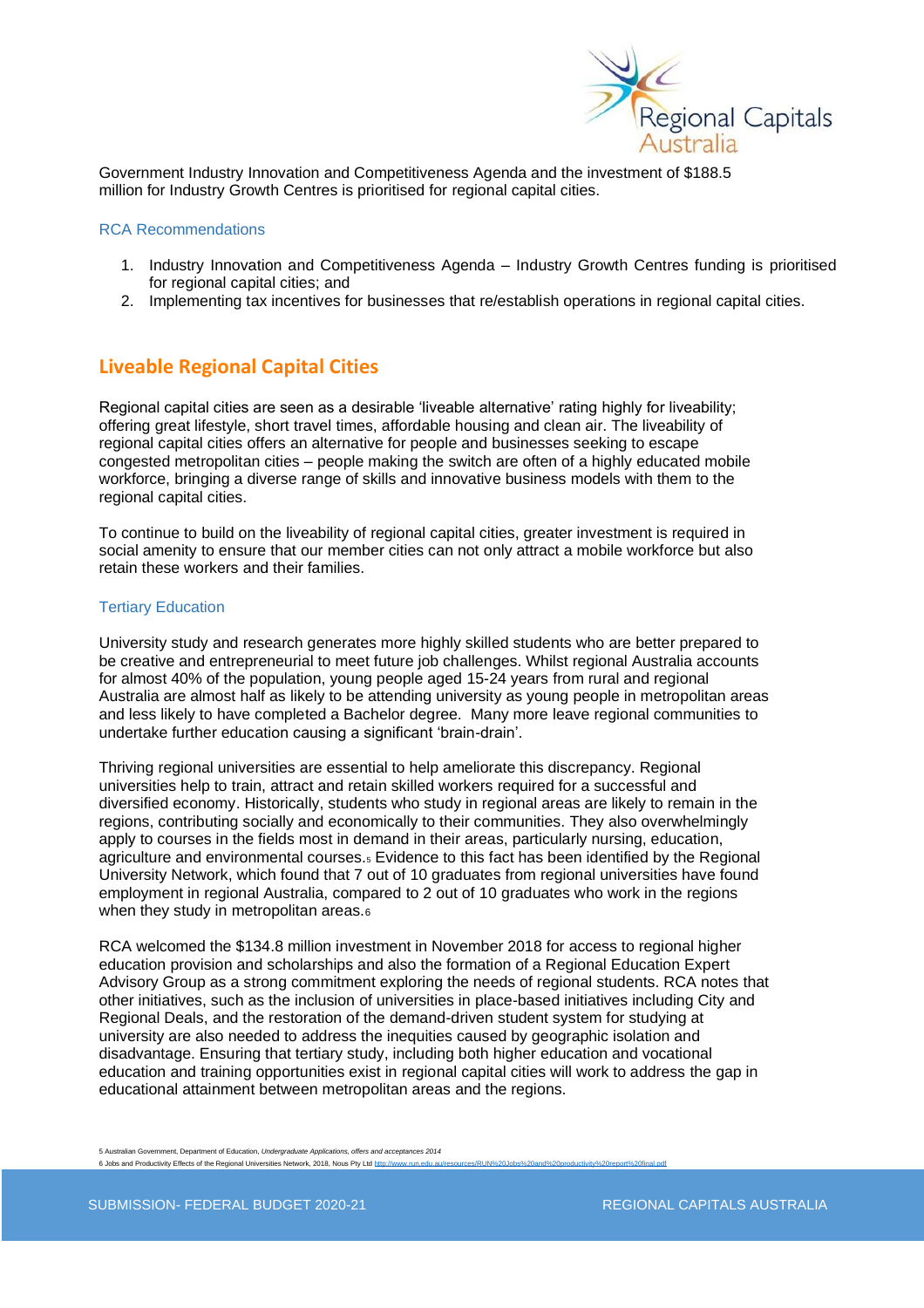

#### RCA Recommendations

- 1. Restore the demand-driven student system for university places;
- 2. Provide ongoing funding for the Regional University Centres;
- 3. Provide more scholarship opportunities for regional students who study at regional campuses in order to cover the costs of education, accommodation and living expenses; and
- 4. Establish a fund that will allow the recommendations of the Regional Higher Education Expert Advisory committee to be delivered.

#### Generating Greater Social Amenity

At the core of liveable regional capital cities are assets and services that build the social capacity of communities including arts centres, community sporting facilities, accessible foreshores or connected and activated Central Business Districts. High amenity regional capital cities provide the sorts of amenity that people living in metropolitan cities are accustomed to having in order to enhance their lives, while also making smaller rural towns more liveable. The amenities of regional capital cities are frequently accessed by local residents, as well as those in surrounding towns and rural areas.

Investment in social infrastructure increases amenities and attracts investment from companies and individuals, delivering regional development through a range of benefits from community maintenance to economic growth. There is a clear case for this investment, the Regional Australia Institute (RAI) estimates that for every 100,000 Australians who choose to live in regional capital cities rather than the big five metropolitan cities, that an additional \$50 billion will be released into the economy over 30 years in reduced congestion costs alone.

Existing funding such as the Building Better Regions Fund and the Regional Growth Fund do not sufficiently match need, nor do they provide certainty through long-term fund allocations. Both funding streams should be expanded in terms of funds available and extended to provide greater long-term security.

#### RCA Recommendation

- 1. \$2 Billion combined Building Better Regions and Regional Growth Fund (over 4 years) that will meet the various productive and liveability needs of regional Australia. This funding should:
	- I. Have flexible guidelines that target regional economic and population growth;
	- II. Support the development of business cases;
	- III. Serve as a funding mechanism for projects identified as part of any Regional Deals; and
	- IV. Like the current Regional Growth Fund and Building Better Regions Fund be able to fund small projects up to \$10 million and large projects of over \$20 million.

### **Regional and City Deals**

In total, regional capital cities generate \$225 billion per annum, or more than 15 per cent of national economic activity.<sup>7</sup> With the appropriate levels of investment and commitment by the three tiers of government via Regional and City Deals, there will be scope to expand upon economic output while having a long term positive effect for Australia across a number of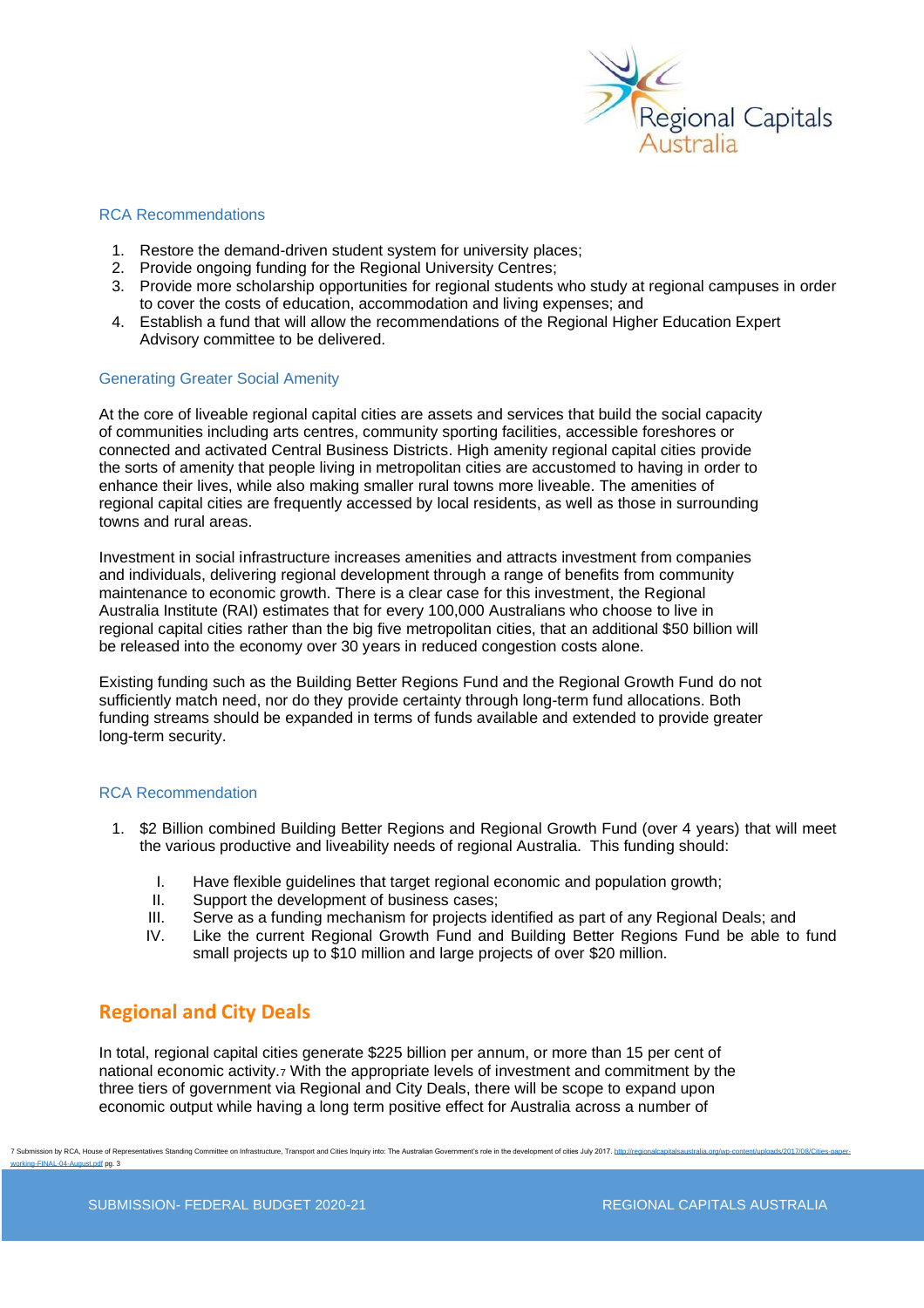

indicators.

Regional and City Deals represent an opportunity for genuine partnership between the three levels of government, the private sector and the community to work towards a shared vision for productive, connected and liveable cities. By aligning planning, investment and the governance required to accelerate growth and job creation, stimulate urban renewal and drive economic reforms, Regional and City Deals stimulate prosperity and increase the liveability of regional capital cities.

Regional and City Deals are a new paradigm and investment model that has a proven track record of achieving getting regional stakeholders around the table to meet the challenges of and too growth as well as contributing to improvements for metropolitan cities.

As the nation's productivity continues to decline, the development of a network of socially and economically thriving regional capital cities should be the objective of all levels of government. Regional and City Deals should be seen as a mechanism to achieving this outcome.

#### RCA Recommendation

- 1. Assign appropriate funding for the Department of Regional Development, Infrastructure and Cities to design a process to allow for the next round of Regional and Regional City Deals; and
- 2. Use the \$2 Billion Building Better Regions / Regional Growth Fund as a source of funding for the federal component of any Regional / Regional City Deals.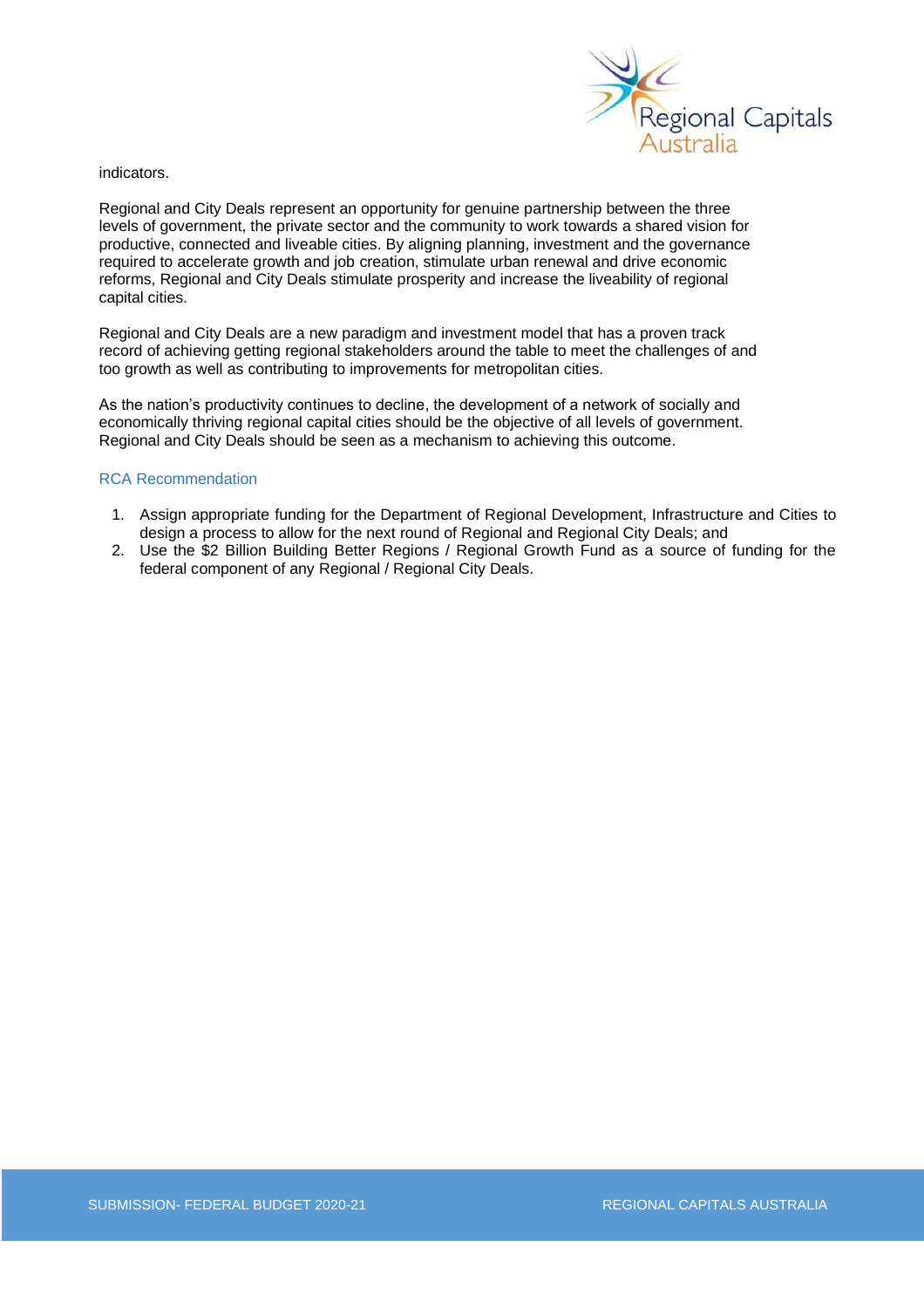



| <b>Regional and</b><br><b>City Deals</b> | $\mathbf{1}$    | Assign appropriate funding for the Department of Regional Development, Infrastructure and Cities to design a process to allow<br>for the next round of Regional and Regional City Deals.                                          |
|------------------------------------------|-----------------|-----------------------------------------------------------------------------------------------------------------------------------------------------------------------------------------------------------------------------------|
|                                          | $\overline{2}$  | Use the \$2 Billion Building Better Regions / Regional Growth Fund as a source of funding for the federal component of any<br>Regional / Regional City Deals.                                                                     |
| <b>National</b><br><b>Broadband</b>      | 3               | Prioritise regional capital cities for additional funding as the roll-out of the National Broadband Network continues.                                                                                                            |
| <b>Network (NBN):</b>                    | 4               | Prioritise the investment of Full Fibre to the Premise in regional capital cities.                                                                                                                                                |
|                                          | 5               | Undertake an annual review of quality of broadband service across Regional Capital Cities to establish connectivity gaps.                                                                                                         |
| Rail<br><b>Connectivity</b>              | 6               | \$100 million (over four years) in additional funding to support the development of regional city rail connectivity projects under<br>"faster-rail" program.                                                                      |
|                                          | $\overline{7}$  | Prioritisation of regional capital city faster rail projects under the National Rail Program.                                                                                                                                     |
| Access by<br><b>Roads</b>                | 8               | Increase investment to upgrade roads and construction in regional capital cities, particularly for regional capital cities where a<br>hub and spoke effect enables inter-regional city employment opportunities.                  |
|                                          | 9               | Increase the flexibility of available funding in road programs to develop feasibility studies and business cases that will allow for<br>potential upgrades of roads between regional capital cities.                              |
| Regional<br><b>Airports</b>              | 10 <sup>°</sup> | Provide recurrent funding for the newly established regional airport fund to ensure that regional airports can be upgraded and<br>maintained and guarantee the sustainability of the regional aviation network.                   |
|                                          | 11              | Providing increased flexibility for programs like the Building Better Regions Fund to include funding for feasibility studies and<br>business case development to allow regional airports to diversify their operations offering. |
| <b>Mobile Black</b><br><b>Spots</b>      | 12 <sup>°</sup> | Invest an additional \$500 million over three years to enable prioritisation of regional capital cities in the roll out of the Mobile<br>Black Spot Program.                                                                      |
|                                          | 13              | Set aside funding for monitoring and evaluation post programme roll-out and a contingency of funding to undertake additional<br>work as required.                                                                                 |